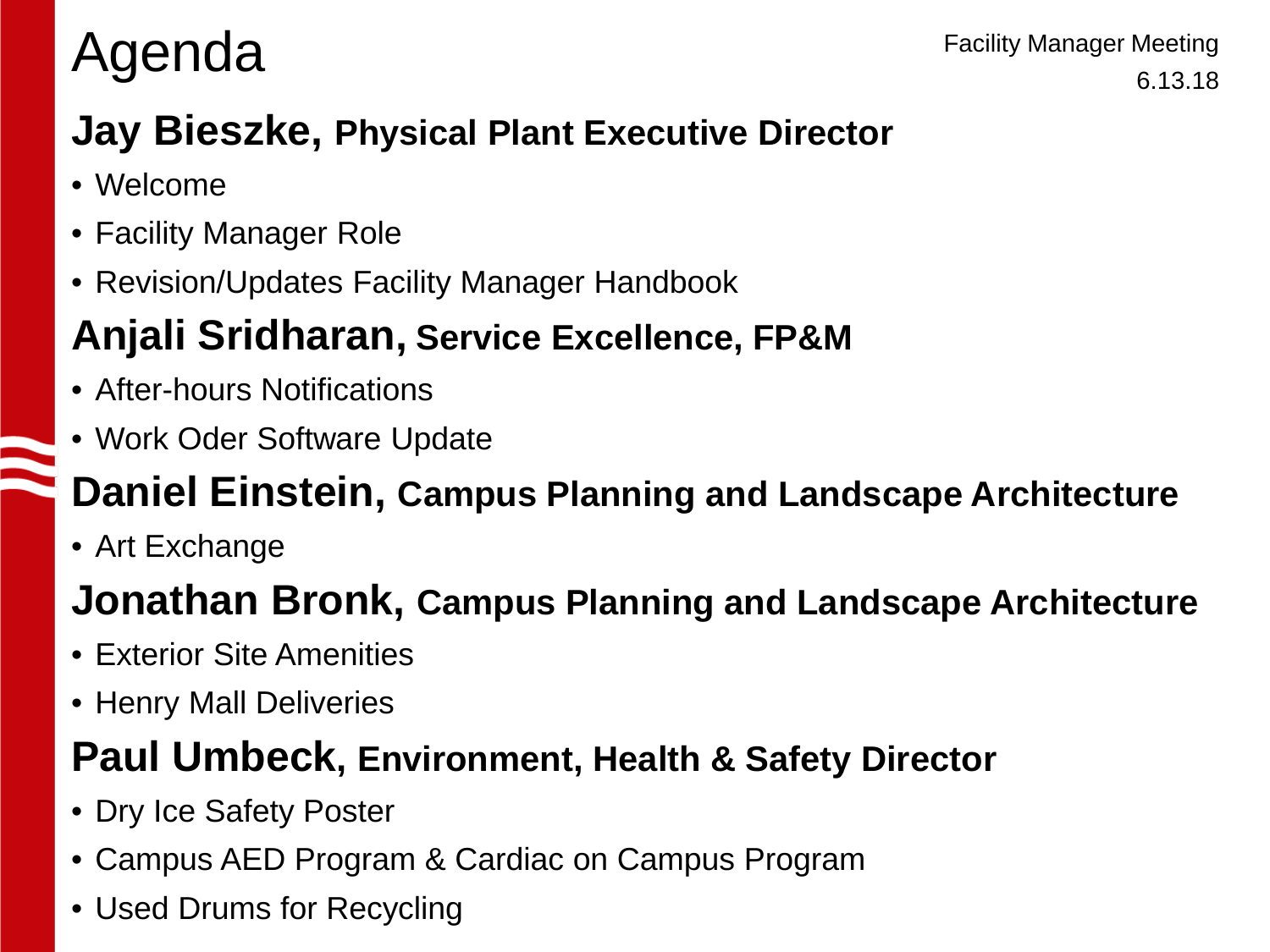## Importance of the Facility Manager

- Be the facility's ambassador
- Maintain communication with FP&M and colleagues across campus to keep abreast of current facility-related issues
- Respond to situations where building repairs are required and help to facilitate resolution
- Be familiar with the facility condition and the operational requirements (what needs repair and where improvements are needed to support the users)
- Coordinate with the occupants/users for requested FP&M work
- Maintain up-to-date knowledge of UW-Madison's facilities policies and procedures
- Provides stability, consistency, and continuity for all facility occupants/users
- Maintain awareness of the energy/water conservation, security, and emergency service needs of the facility
- Keep users/occupants informed

#### **Facilitating Communication is Key to Our Combined Success**